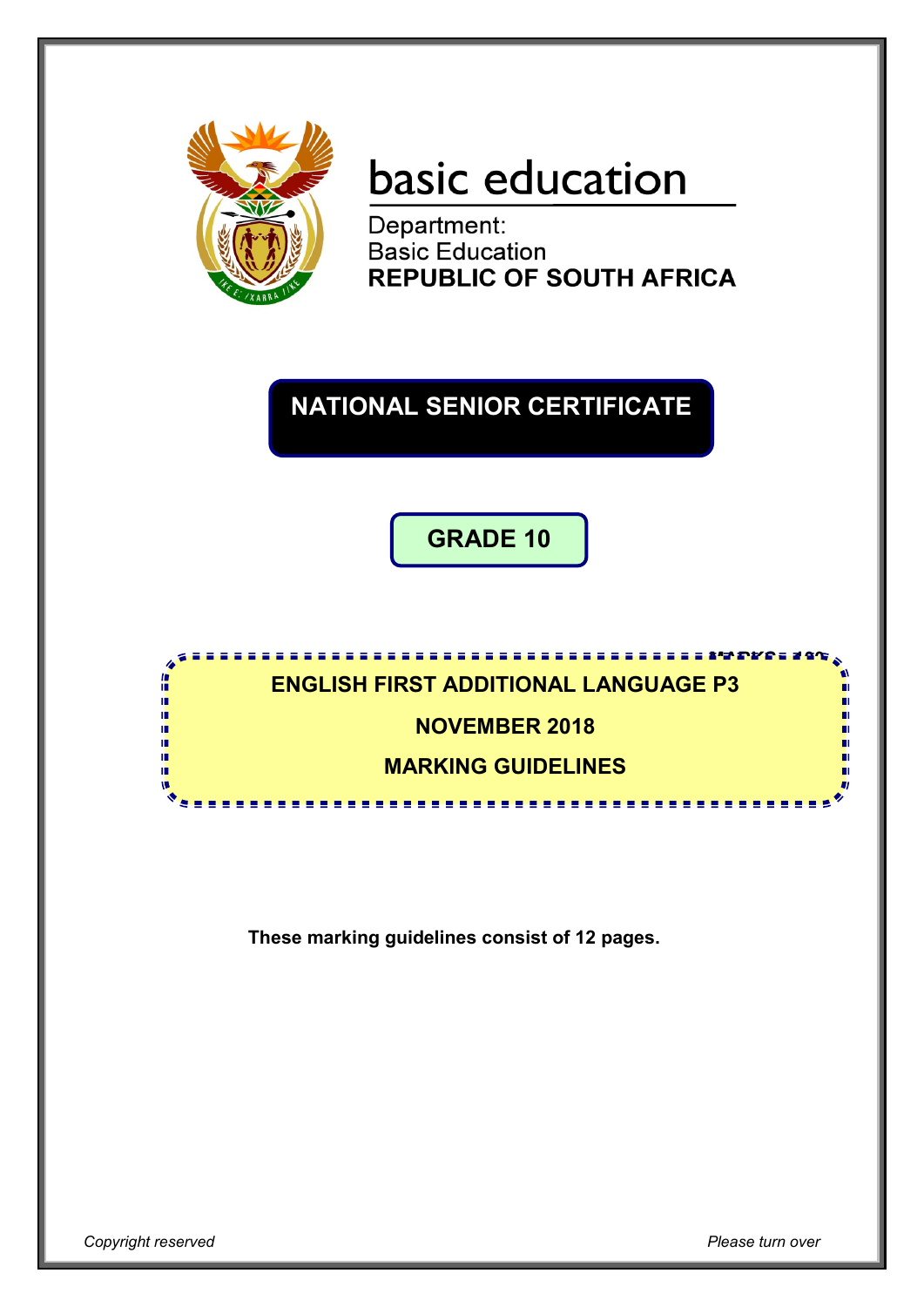#### **INSTRUCTIONS AND INFORMATION**

These marking guidelines must be used together with the attached English FAL assessment rubrics for SECTIONS A, B and C.

#### **SECTION A: ESSAY**

#### **QUESTION 1**

#### **Instructions to Markers:**

- Candidates are required to write on ONE topic only.
- The ideas listed below the topics are only **some ways** in which the topic could be interpreted.
- Full credit must be given for the candidate's own interpretation.
- Marking must be objective. Give credit for relevant ideas.
- Use the 50-mark assessment rubric to mark the essays. The texts produced by candidates must be assessed according to the following criteria as set out in the assessment rubric:
	- $\circ$  Content and planning (30 marks)
	- o Language, style and editing (15 marks)
	- o Structure (5 marks)

#### **NOTE:**

- Adhere to the length of between 150–200 words as prescribed in the CAPS document. However, should the maximum word count be reached mid-sentence, read to the end of that sentence.
- No additional penalties may be imposed as the rubric itself imposes penalties.

#### 1.1 **That was my favourite day at school.**

Narrative/Descriptive/Reflective

- If narrative, the essay must have a strong story line and an ending that captures the reader's attention.
- If descriptive, the candidate should create a picture in words, trying to use as many senses as possible to make the description clear.
- If reflective, the essay should convey emotional reactions and feelings the writer has experienced.
- **NOTE:** A candidate may write any other type of essay or one which contains elements of more than one type. **[50]**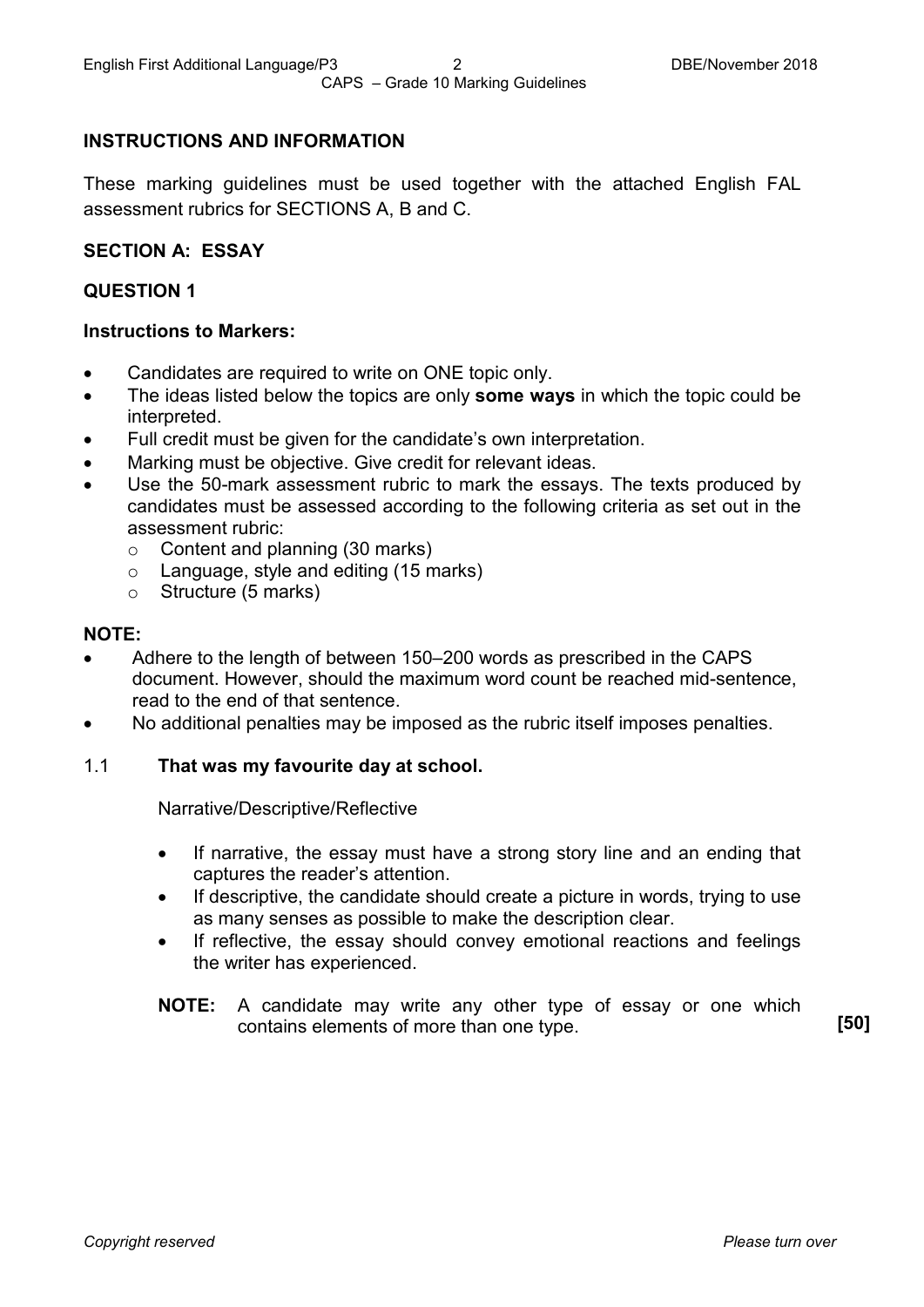#### 1.2 **I have never been so disappointed in my life.**

Narrative/Reflective/Descriptive

- If narrative, the essay must have a strong story line and an ending that captures the reader's attention.
- If reflective, the essay should convey emotional reactions and feelings the writer has experienced.
- If descriptive, the candidate should create a picture in words, trying to use as many senses as possible to make the description clear.

**NOTE:** A candidate may write any other type of essay or one which contains elements of more than one type. **[50]**

1.3 **For every dark night, there is a brighter day.**

Discursive/Argumentative/Reflective

- If discursive, the arguments for and against must be well-balanced and clearly analysed in the essay. The candidate must provide supporting evidence for his/her arguments. The candidate may come to a particular conclusion at the end of the essay, which should include recommendations.
- If argumentative, the essay must reflect a specific argument or viewpoint for or against the topic. The candidate should give a range of arguments to support and substantiate his/her view. The conclusion should be a strong, clear and convincing statement of the writer's opinion.
- If reflective, the essay should convey emotional reactions and feelings the writer has experienced.

**NOTE:** A candidate may write any other type of essay or one which contains elements of more than one type. **[50]**

#### 1.4 **Trees**

Descriptive/Reflective/Narrative

- If descriptive, the candidate should create a picture in words, trying to use as many senses as possible to make the description clear.
- If reflective, the essay should convey emotional reactions and feelings the writer has experienced.
- If narrative, the essay must have a strong story line and an ending that captures the reader's attention.

**NOTE:** A candidate may write any other type of essay or one which contains elements of more than one type. **[50]**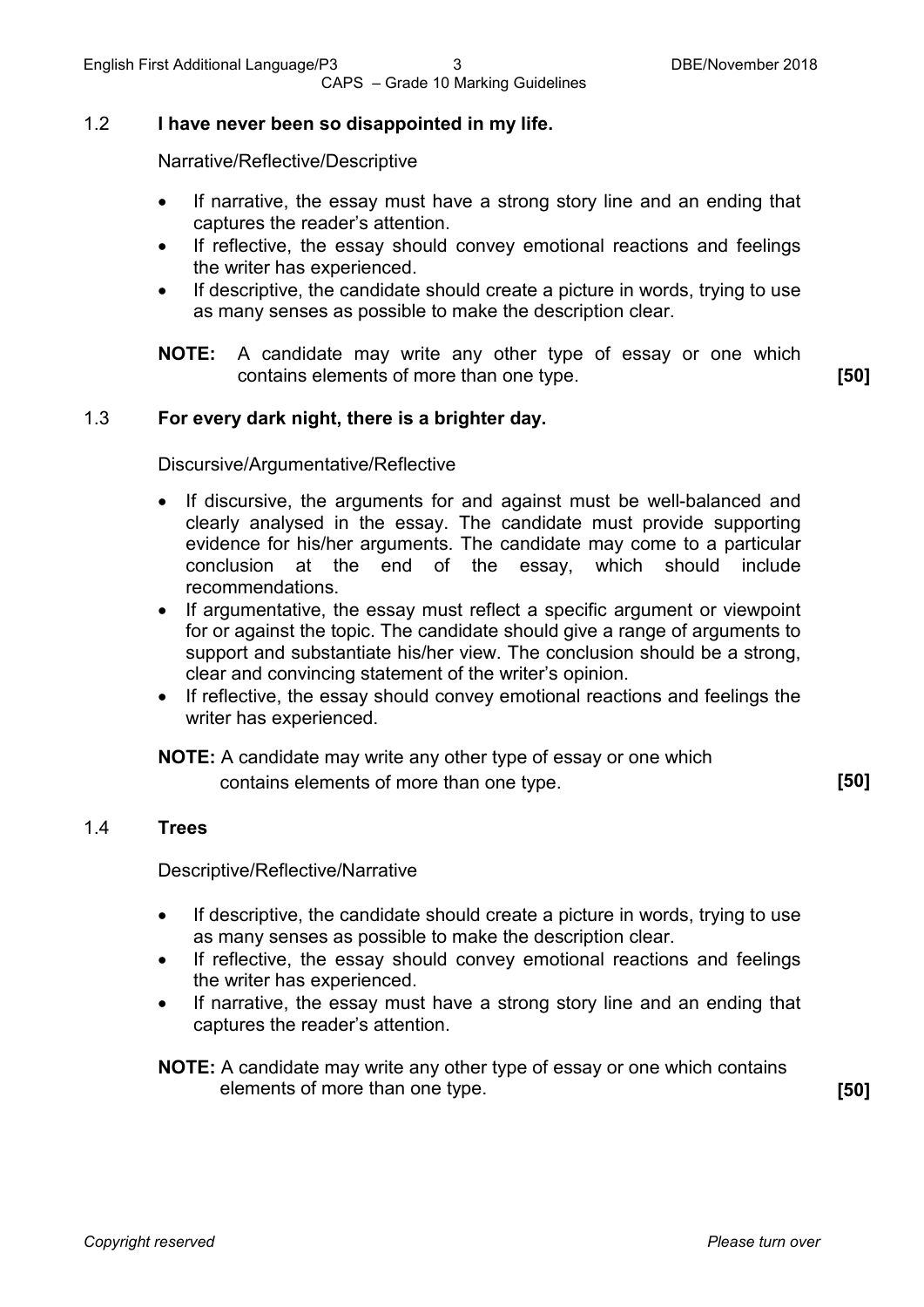#### 1.5 **If we do not keep up with technology, we risk being left behind.**

Argumentative/Discursive/Reflective

- If argumentative, the essay must reflect a specific argument or viewpoint for or against the topic. The candidate should give a range of arguments to support and substantiate his/her view. The conclusion should be a strong, clear and convincing statement of the writer's opinion.
- If discursive, the arguments for and against must be well-balanced and clearly presented in the essay. The candidate must provide supporting evidence for his/her arguments. The candidate may come to a particular conclusion at the end of the essay, which should include recommendations.
- If reflective, the candidate must still take a stance for or against the topic. Personal feelings and emotions must be evident.
- **NOTE:** A candidate may write any other type of essay or one which contains elements of more than one type. **[50]**

#### 1.6 **'I never lose. I either win or learn.' – Nelson Mandela.**

Discursive/Argumentative/Reflective/Narrative/Descriptive

- If discursive, the arguments for and against must be well-balanced and clearly presented in the essay. The candidate must provide supporting evidence for his/her arguments. The candidate may come to a particular conclusion at the end of the essay, which should include recommendations.
- If argumentative, the essay must reflect a specific argument or viewpoint for or against the topic. The candidate should give a range of arguments to support and substantiate his/her view. The conclusion should be a strong, clear and convincing statement of the writer's opinion.
- If reflective, the candidate must still take a stance for or against the topic. Personal feelings and emotions must be evident.
- If narrative, the essay must have a strong story line and an ending that captures the reader's attention.
- If descriptive, the candidate should create a picture in words, trying to use as many senses as possible to make the description clear.
- **NOTE:** A candidate may write an essay which contains elements of more than one type of essay. **[50]**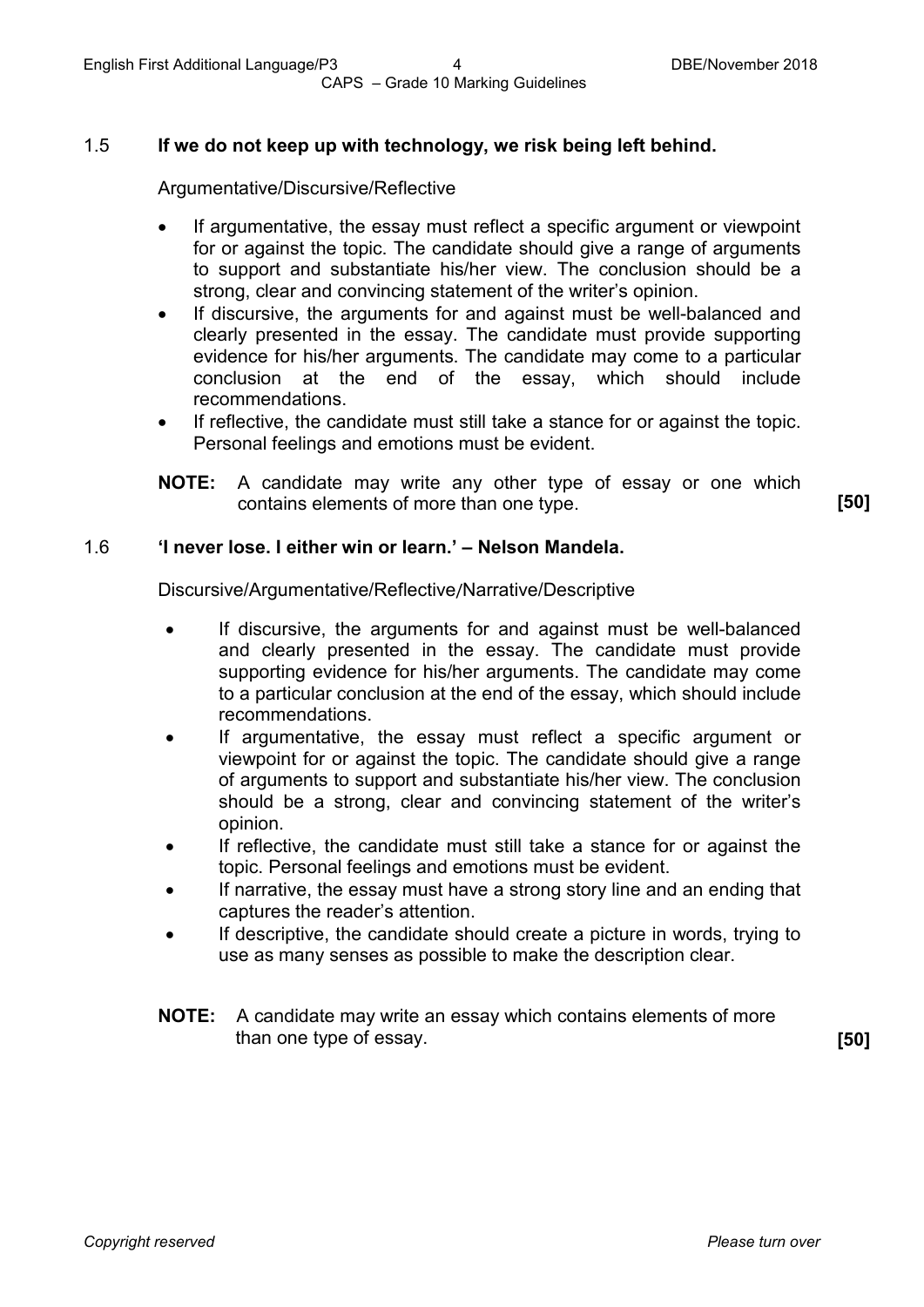#### 1.7 **Interpretation of pictures**

#### The candidate

- should give the essay a suitable title.
- may interpret the pictures in any way.
- may choose to write any type of essay, provided it is in direct relation to the picture chosen.
- may write in any appropriate tense.

#### 1.7.1 Picture: **A child and a dog**

- Literal interpretations: pets, caring for dogs.
- Figurative interpretations: trust, protection, true friendship. **[50]**

#### 1.7.2 Picture: **City buildings**

- Literal interpretations: architecture, transport, urban life.
- Figurative interpretations: overpopulation, rat race, economy. **[50]**

#### **TOTAL SECTION A: 50**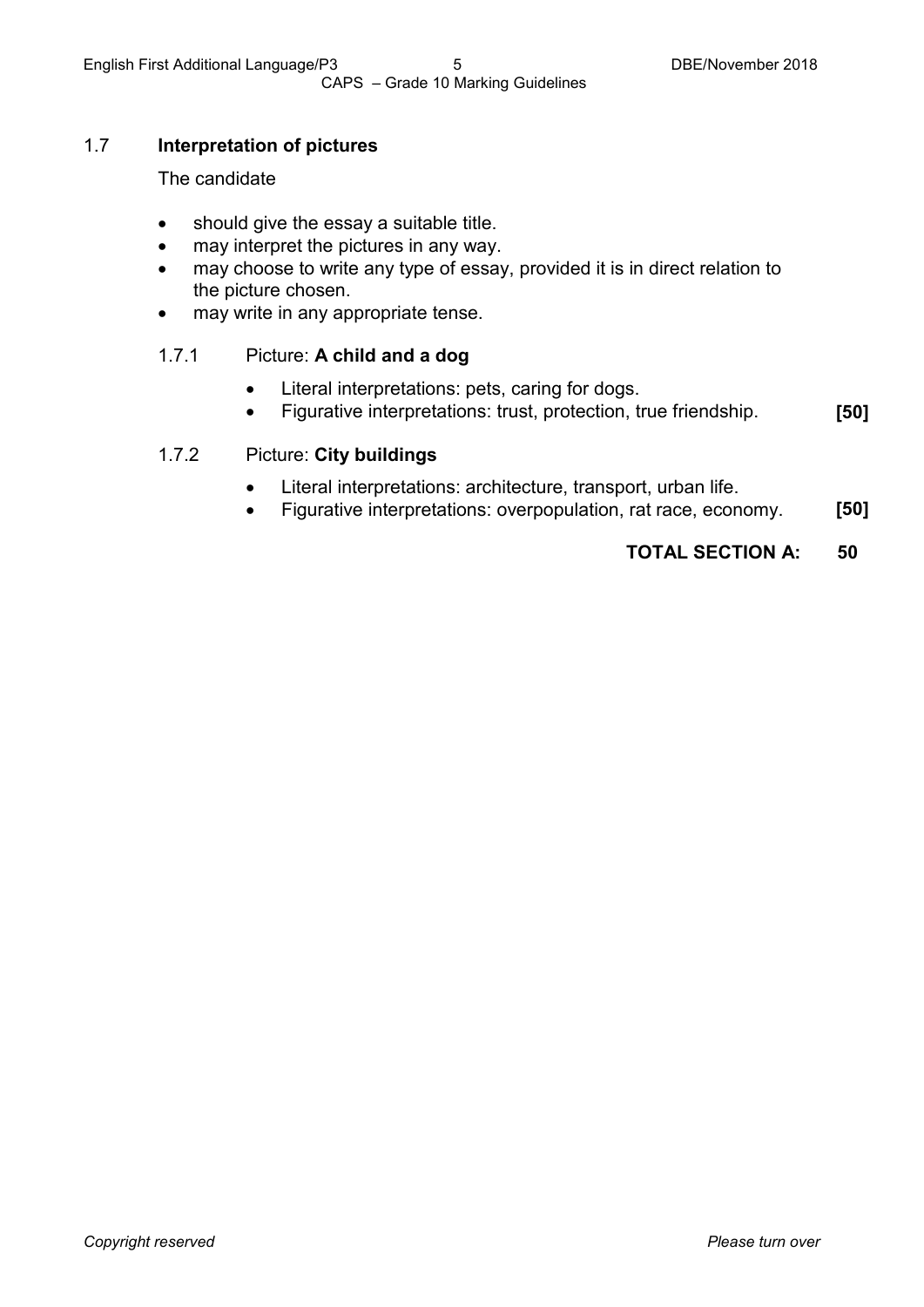#### **SECTION B: LONGER TRANSACTIONAL TEXT**

#### **QUESTION 2**

#### **Instructions to Markers:**

- Candidates are required to answer ONE question.
- Marking must be objective. Give credit for relevant ideas.
- Use the 30-mark assessment rubric to mark the responses in this section. The texts produced by candidates must be assessed according to the following criteria as set out in the assessment rubric:
	- $\circ$  Content, planning and format (18 marks)<br> $\circ$  Language, style and editing (12 marks)
	- Language, style and editing (12 marks)

#### **NOTE:**

- Adhere to the length of between 120–150 words as prescribed in the CAPS document. However, should the maximum word count be reached mid-sentence, read to the end of that sentence.
- No additional penalties may be imposed as the rubric itself imposes penalties.

#### 2.1 **FORMAL LETTER**

A formal letter to the school counsellor.

- Allow for acceptable variations of format (format).
- The letter should be addressed to a school counsellor.
- The tone and register of the letter should be formal.
- The letter should have an introduction, body and conclusion.
- The following aspects of format must be included:
	- Address of sender<br>○ Date
	- o Date<br>o Recir
	- **Recipient**
	- o Address of recipient
	- o Greeting/Salutation
	- o Subject line
	- o Suitable ending
	- $\circ$  Signature
	- o Name of sender
- •The learner must give details of his/her enquiry. **[30]**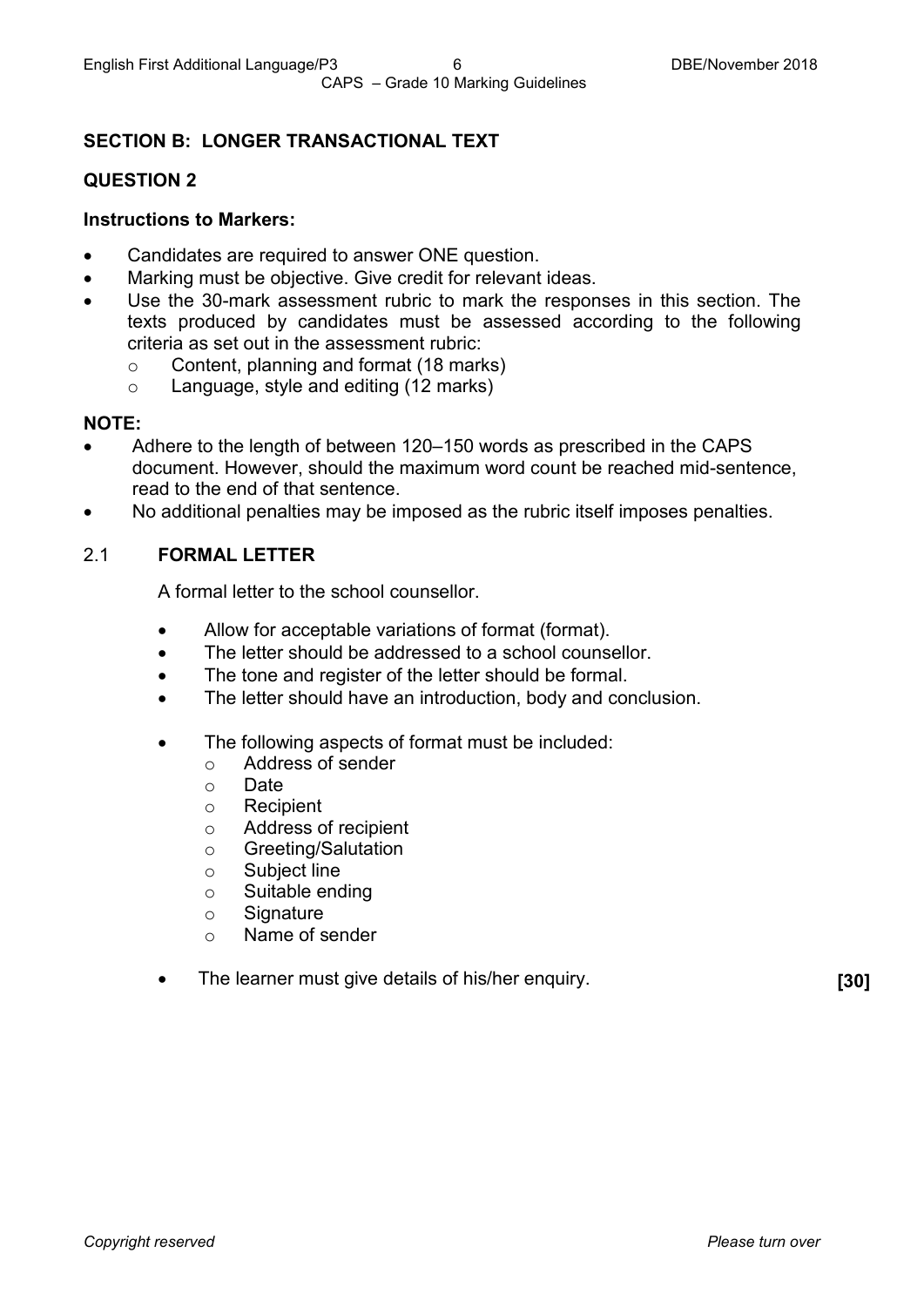#### 2.2 **DIALOGUE**

A dialogue between a teacher and a learner.

• A context must be provided at the beginning of the dialogue.

The dialogue must be between the teacher and a learner.

- The tone must be formal.
- The learner must give reasons for coming late.
- The following aspects of the dialogue format must be included:
	- $\circ$  The names of the speakers written on the left side of the page.<br>  $\circ$  A colon used after the name of the character who is speaking.
	- $\circ$  A colon used after the name of the character who is speaking.<br>  $\circ$  A new line used to indicate each new speaker.
	- A new line used to indicate each new speaker.
- Where necessary, actions must be given in brackets. **[30]**

#### 2.3 **SPEECH**

- The speech should be written using a suitable salutation/greeting.
- The tone and register should be appropriate for the audience.
- The speech must include the following:
	- o Purpose.<br>
	o Audience
	- Audience.
- The introduction must attract attention.
- Points must be well developed.
- A conclusion must be included. **[30]**

#### 2.4 **BOOK REVIEW**

- The review must include the following:
	- o The title of the book.
	- $\circ$  The name of the author.
- The review must contain a brief discussion of:
	- $\circ$  The setting
	- o Characterisation
	- $\circ$  Style of writing
	- $\circ$  The plot: outline of the story  $\circ$  Judgement and recommend:
	- dudgement and recommendation. **[30]** Judgement and recommendation.

**TOTAL SECTION B: 30**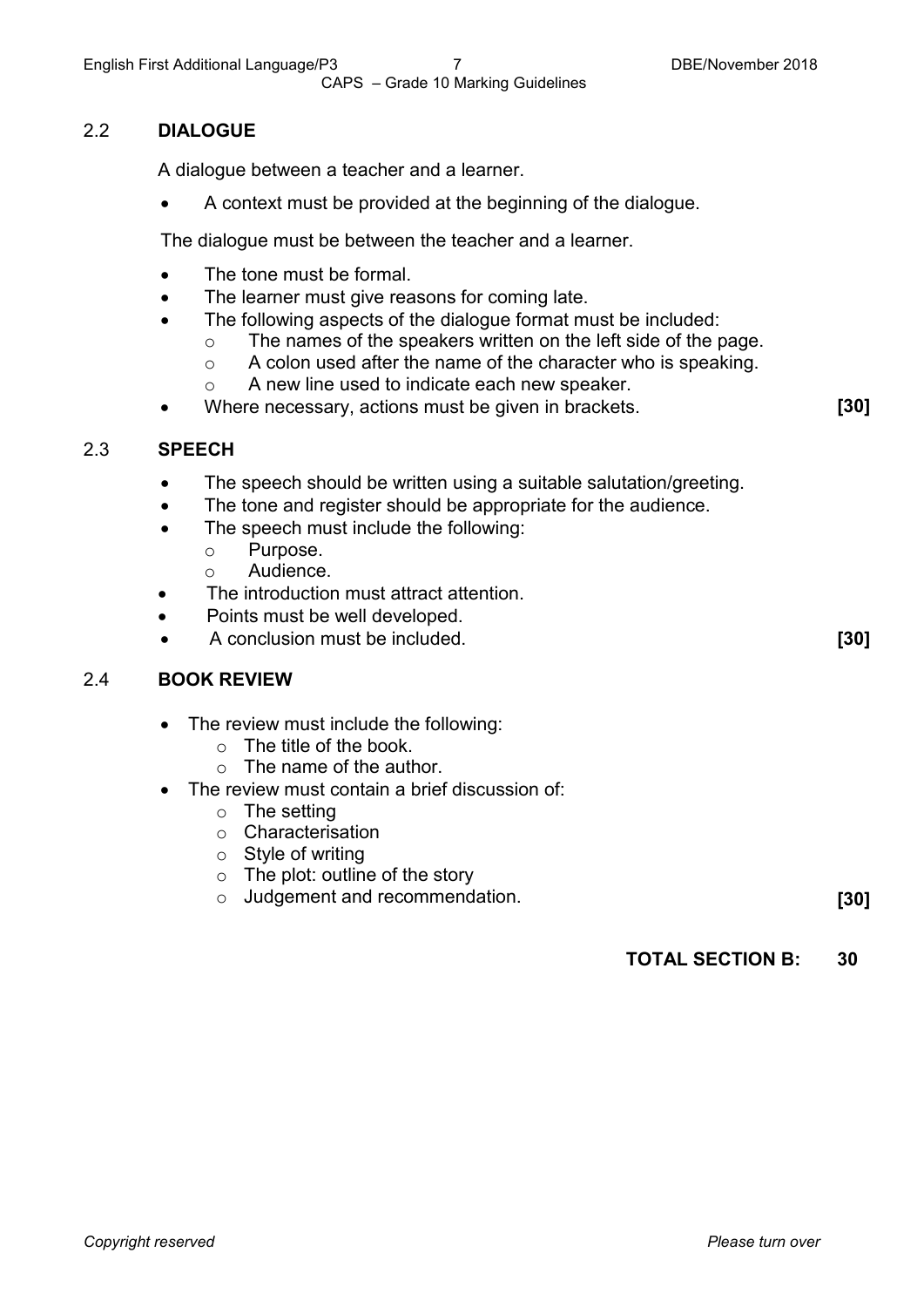#### **SECTION C: SHORTER TRANSACTIONAL TEXT**

#### **QUESTION 3**

#### **Instructions to Markers:**

- Candidates are required to answer ONE question.
- Marking must be objective. Give credit for relevant ideas.
- Use the 20-mark assessment rubric to mark the responses in this section. The texts produced by candidates must be assessed according to the following criteria as set out in the attached rubric:
	- $\circ$  Content, planning and format (12 marks)<br> $\circ$  Language, style and editing (8 marks)
	- Language, style and editing (8 marks)

#### **NOTE:**

- Adhere to the length of between 80–100 words as prescribed in the CAPS document. However, should the maximum word count be reached mid-sentence, read to the end of that sentence.
- No additional penalties may be imposed as the rubric itself imposes penalties.

#### 3.1 **ADVERTISEMENT**

An advertisement for the sale of vegetables.

- The advertisement should**:**
	- $\circ$  Have a catchy headline to attract the reader's attention.<br>  $\circ$  Create interest in and desire for the vegetables.
	- Create interest in and desire for the vegetables.
	- o Have the following details: types of vegetables, cost involved and contact details.
	- o Inspire action.
- The target market should be clear.
- The language may be formal or informal but not slang or colloquial.

**NOTE:** Do not award marks for illustrations. **[20]**

#### 3.2 **DIARY ENTRIES**

The candidate's feelings BEFORE and AFTER participating in a debating competition.

- There MUST be TWO diary entries with two different dates/times.
- One entry must express the candidate's feelings before participating in the debate and one entry must express the candidate's feelings after the debate.
- The diary entries should be written in the first person.
- The language should be simple and informal.
- The tone must reflect emotions suited to the topic. **[20]**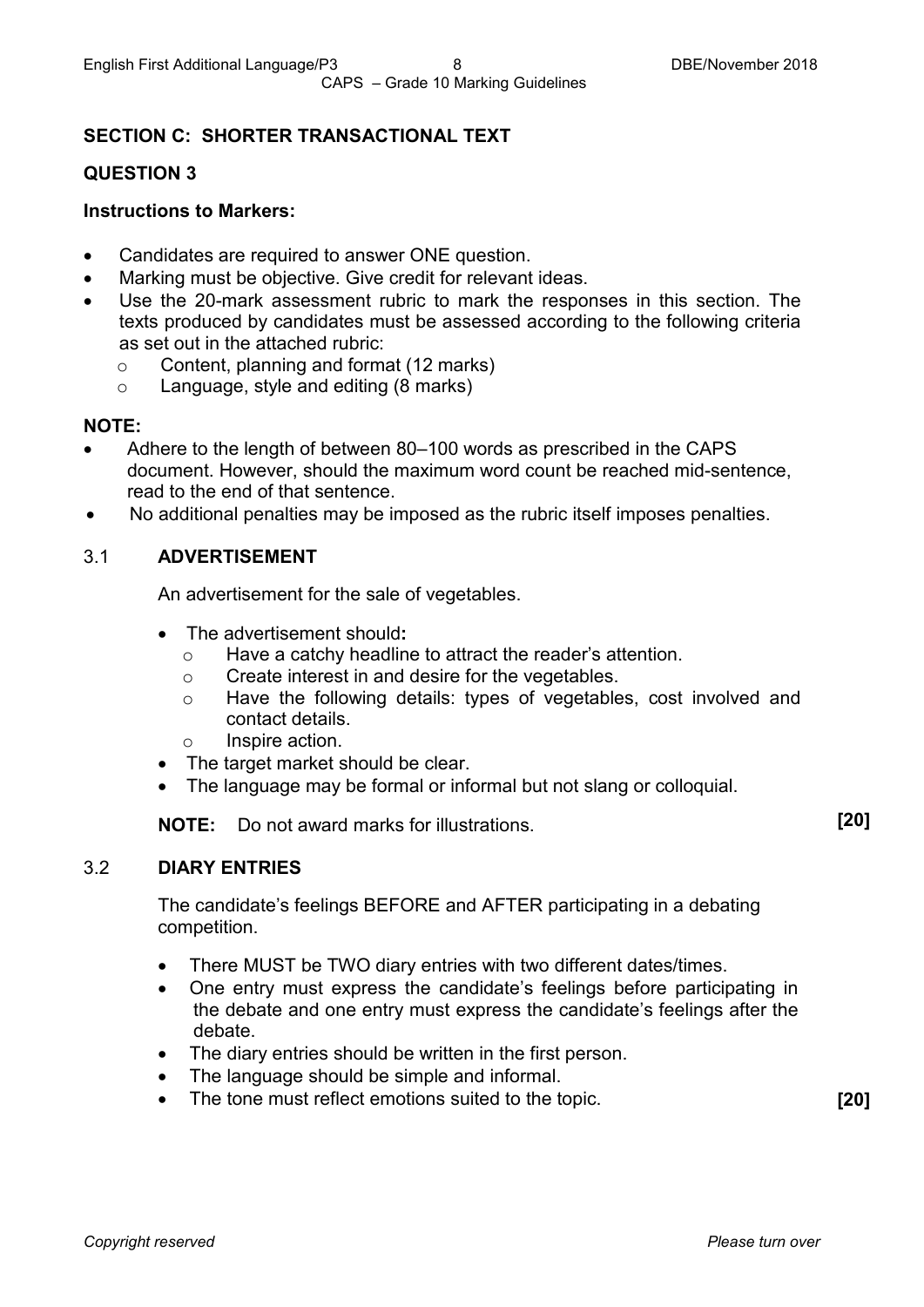#### 3.3 **DIRECTIONS**

Directions from a local hall to the stadium.

- The directions may be in point or paragraph form.
- Complete sentences are not necessary.
- Directions must be in the correct sequence, including reference to distance, turns and landmarks.
- No marks are awarded for sketches or maps. **[20]**

**TOTAL SECTION C: 20**

#### **GRAND TOTAL: 100**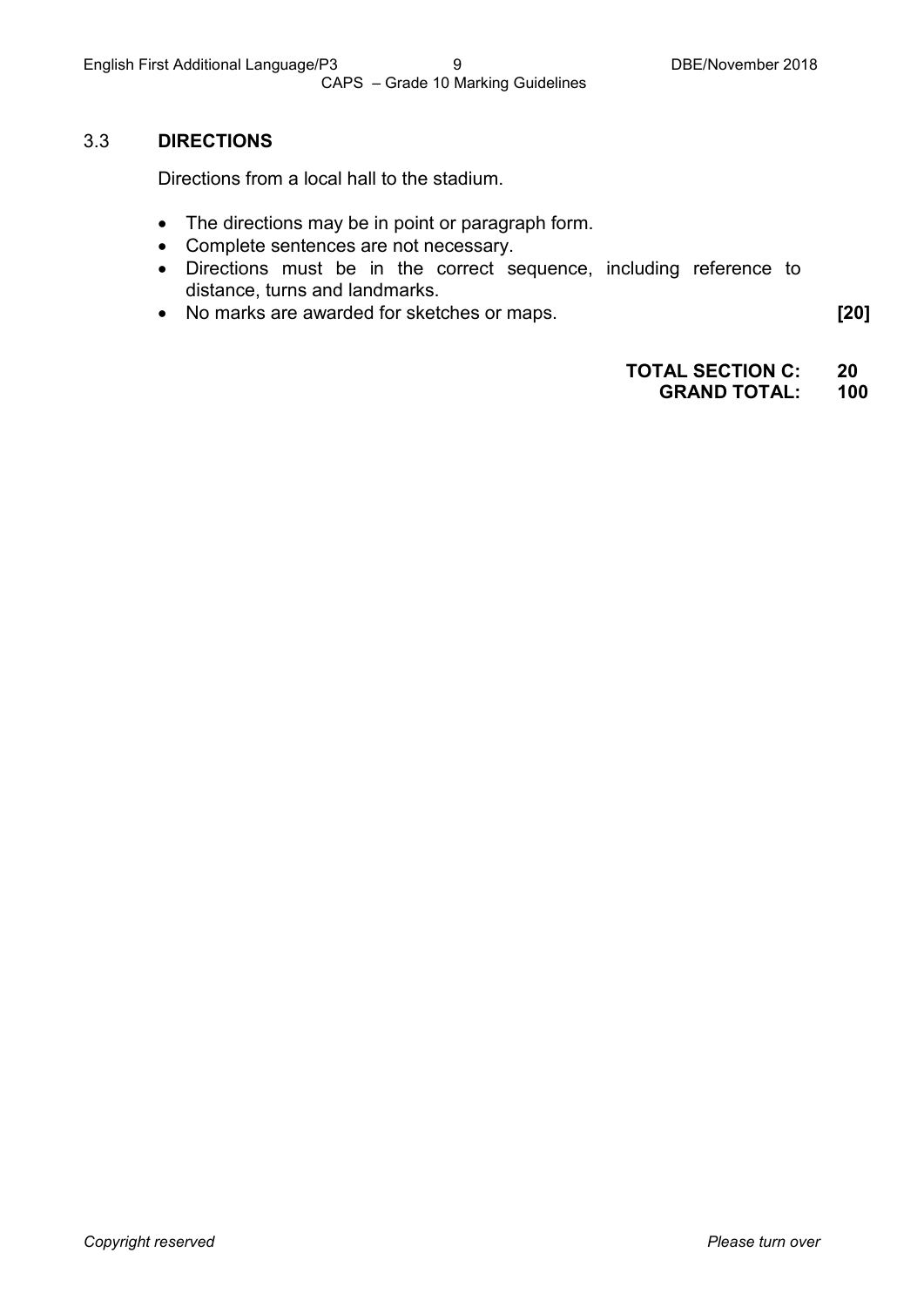# . **ASSESSMENT RUBRIC FOR ESSAY – FIRST ADDITIONAL LANGUAGE [50 MARKS]**

| Criteria                                                                                                                                                                             |                    | <b>Exceptional</b>                                                                                                                                                                                                                                                                      | <b>Skilful</b>                                                                                                                                                                                                                                       | <b>Moderate</b>                                                                                                                                                                                                         | Elementary                                                                                                                                                                                         | Inadequate                                                                                                                                                                                                 |
|--------------------------------------------------------------------------------------------------------------------------------------------------------------------------------------|--------------------|-----------------------------------------------------------------------------------------------------------------------------------------------------------------------------------------------------------------------------------------------------------------------------------------|------------------------------------------------------------------------------------------------------------------------------------------------------------------------------------------------------------------------------------------------------|-------------------------------------------------------------------------------------------------------------------------------------------------------------------------------------------------------------------------|----------------------------------------------------------------------------------------------------------------------------------------------------------------------------------------------------|------------------------------------------------------------------------------------------------------------------------------------------------------------------------------------------------------------|
| <b>CONTENT &amp;</b>                                                                                                                                                                 |                    | $28 - 30$                                                                                                                                                                                                                                                                               | $22 - 24$                                                                                                                                                                                                                                            | $16 - 18$                                                                                                                                                                                                               | $10 - 12$                                                                                                                                                                                          | $4 - 6$                                                                                                                                                                                                    |
| <b>PLANNING</b><br>(Response and ideas)<br>Organisation of ideas for<br>planning;<br>Awareness of purpose,<br>audience and context<br><b>30 MARKS</b>                                | <b>Upper level</b> | -Outstanding/Striking response<br>beyond normal expectations<br>-Intelligent, thought-provoking<br>and mature ideas<br>-Exceptionally well organised<br>and coherent (connected).<br>including introduction, body and<br>conclusion/ending                                              | -Very well-crafted response<br>-Fully relevant and interesting<br>ideas with evidence of<br>maturity<br>-Very well organised and<br>coherent (connected),<br>including<br>introduction, body and<br>conclusion/ending                                | -Satisfactory response<br>-Ideas are reasonably coherent<br>and convincing<br>-Reasonably organised and<br>coherent, including introduction,<br>body and conclusion/ending                                              | -Inconsistently coherent<br>response<br>-Unclear ideas and unoriginal<br>-Little evidence of organisation<br>and coherence                                                                         | -Totally irrelevant response<br>-Confused and unfocused ideas<br>-Vague and repetitive<br>-Unorganised and incoherent                                                                                      |
|                                                                                                                                                                                      |                    | $25 - 27$                                                                                                                                                                                                                                                                               | $19 - 21$                                                                                                                                                                                                                                            | $13 - 15$                                                                                                                                                                                                               | $7 - 9$                                                                                                                                                                                            | $0 - 3$                                                                                                                                                                                                    |
|                                                                                                                                                                                      | Lower level        | -Excellent response but lacks<br>the exceptionally striking<br>qualities of the outstanding<br>essay<br>-Mature and intelligent ideas<br>-Skilfully organised and coherent<br>(connected), including<br>introduction, body and<br>conclusion/ending                                     | -Well-crafted response<br>-Relevant and interesting<br>ideas<br>-Well organised and coherent<br>(connected), including<br>introduction, body and<br>conclusion                                                                                       | -Satisfactory response but some<br>lapses in clarity<br>-Ideas are fairly coherent and<br>convincing<br>-Some degree of organisation<br>and coherence, including<br>introduction, body and<br>conclusion                | -Largely irrelevant response<br>-Ideas tend to be<br>disconnected and confusing<br>-Hardly any evidence of<br>organisation and coherence                                                           | -No attempt to respond to the<br>topic<br>-Completely irrelevant and<br>inappropriate<br>-Unfocused and muddled                                                                                            |
| <b>LANGUAGE, STYLE &amp;</b>                                                                                                                                                         |                    | $14 - 15$                                                                                                                                                                                                                                                                               | $11 - 12$                                                                                                                                                                                                                                            | $8 - 9$                                                                                                                                                                                                                 | $5 - 6$                                                                                                                                                                                            | $0 - 3$                                                                                                                                                                                                    |
| <b>EDITING</b><br>Tone, register, style,<br>vocabulary appropriate<br>to purpose/effect and<br>context:<br>Word choice;<br>Language use and<br>conventions,<br>punctuation, grammar, | <b>Upper level</b> | -Tone, register, style and<br>vocabulary highly appropriate to<br>purpose, audience and context<br>-Language confident,<br>exceptionally impressive<br>-Compelling and rhetorically<br>effective in tone<br>-Virtually error-free in grammar<br>and spelling<br>-Very skilfully crafted | -Tone, register, style and<br>vocabulary very appropriate to<br>purpose, audience and<br>context<br>-Language is effective and a<br>consistently appropriate tone<br>is used<br>-Largely error-free in grammar<br>and spelling<br>-Very well crafted | -Tone, register, style and<br>vocabulary appropriate to<br>purpose, audience and context<br>-Appropriate use of language to<br>convey meaning<br>-Tone is appropriate<br>-Rhetorical devices used to<br>enhance content | -Tone, register, style and<br>vocabulary less appropriate to<br>purpose, audience and context<br>-Very basic use of language<br>-Tone and diction are<br>inappropriate<br>-Very limited vocabulary | -Language incomprehensible<br>-Tone, register, style and<br>vocabulary not appropriate to<br>purpose, audience and context<br>-Vocabulary limitations so<br>extreme as to make<br>comprehension impossible |
| spelling                                                                                                                                                                             |                    | 13                                                                                                                                                                                                                                                                                      | 10                                                                                                                                                                                                                                                   |                                                                                                                                                                                                                         | 4                                                                                                                                                                                                  |                                                                                                                                                                                                            |
| <b>15 MARKS</b>                                                                                                                                                                      | Lower level        | -Language excellent and<br>rhetorically effective in tone<br>-Virtually error-free in grammar<br>and spelling<br>-Skilfully crafted                                                                                                                                                     | -Language engaging and<br>generally effective<br>-Appropriate and effective<br>tone<br>-Few errors in grammar and<br>spelling<br>-Well crafted                                                                                                       | -Adequate use of language with<br>some inconsistencies<br>-Tone generally appropriate and<br>limited use of rhetorical devices                                                                                          | -Inadequate use of language<br>-Little or no variety in sentence<br>-Exceptionally limited<br>vocabulary                                                                                           |                                                                                                                                                                                                            |
| <b>STRUCTURE</b>                                                                                                                                                                     |                    | 5.                                                                                                                                                                                                                                                                                      | $\overline{\mathbf{A}}$                                                                                                                                                                                                                              | 3                                                                                                                                                                                                                       |                                                                                                                                                                                                    | $0 - 1$                                                                                                                                                                                                    |
| Features of text:<br>Paragraph development<br>and sentence<br>construction<br><b>5 MARKS</b>                                                                                         |                    | -Excellent development of topic<br>-Exceptional detail<br>-Sentences, paragraphs<br>exceptionally well-constructed                                                                                                                                                                      | -Logical development of<br>details<br>-Coherent<br>-Sentences, paragraphs<br>logical, varied                                                                                                                                                         | -Relevant details developed<br>-Sentences, paragraphs well-<br>constructed<br>-Essay still makes sense                                                                                                                  | -Some valid points<br>-Sentences and paragraphs<br>faulty<br>-Essay still makes some sense                                                                                                         | -Necessary points lacking<br>-Sentences and paragraphs<br>faulty<br>-Essay does not sense                                                                                                                  |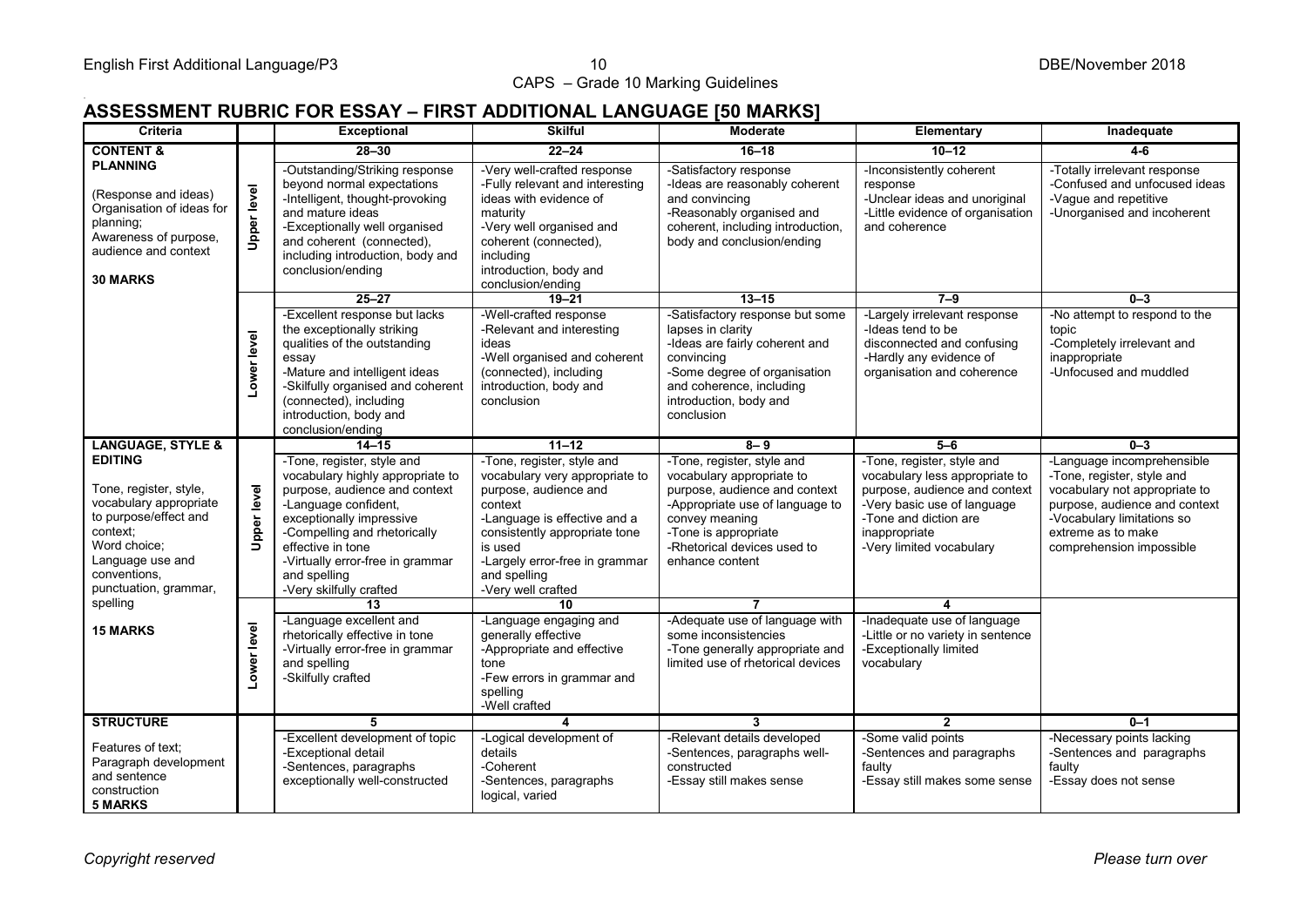#### **ASSESSMENT RUBRIC FOR LONGER TRANSACTIONAL TEXT – FIRST ADDITIONAL LANGUAGE [30 MARKS]**

| <b>Criteria</b>              | <b>Exceptional</b>         | <b>Skilful</b>           | <b>Moderate</b>         | <b>Elementary</b>        | Inadequate               |
|------------------------------|----------------------------|--------------------------|-------------------------|--------------------------|--------------------------|
| <b>CONTENT, PLANNING</b>     | $15 - 18$                  | $11 - 14$                | $8 - 10$                | $5 - 7$                  | $0 - 4$                  |
| & FORMAT                     | -Outstanding response      | -Very good response      | -Adequate response      | -Basic response          | -Response reveals no     |
|                              | beyond normal              | demonstrating good       | demonstrating           | demonstrating some       | knowledge of features    |
| Response and ideas;          | expectations               | knowledge of features    | knowledge of features   | knowledge of features    | of the type of text      |
| Organisation of ideas        | -Intelligent and mature    | of the type of text      | of the type of text     | of the type of text      | -Meaning obscure with    |
| for planning;                | ideas                      | -Maintains focus - no    | -Not completely focused | -Some focus but writing  | major digressions        |
| Purpose, audience,           | -Extensive knowledge       | digressions              | - some digressions      | digresses                | -Not coherent in content |
| features/conventions         | of features of the type of | -Coherent in content     | -Reasonably coherent    | -Not always coherent in  | and ideas                |
| and context                  | text                       | and ideas, very well     | in content and ideas    | content and ideas        | -Very few details        |
|                              | -Writing maintains focus   | elaborated and details   | -Some details support   | -Few details support the | support the topic        |
| <b>18 MARKS</b>              | -Coherence in content      | support topic            | the topic               | topic                    | -Necessary rules of      |
|                              | and ideas                  | -Appropriate format with | -Generally appropriate  | -Necessary rules of      | format not applied       |
|                              | -Highly elaborated and     | minor inaccuracies       | format but with some    | format vaguely applied   |                          |
|                              | all details support the    |                          | inaccuracies            | -Some critical           |                          |
|                              | topic                      |                          |                         | oversights               |                          |
|                              | -Appropriate and           |                          |                         |                          |                          |
|                              | accurate format            |                          |                         |                          |                          |
| <b>LANGUAGE, STYLE &amp;</b> | $10 - 12$                  | $8 - 9$                  | $6 - 7$                 | $4 - 5$                  | $0 - 3$                  |
| <b>EDITING</b>               | -Tone, register, style     | -Tone, register, style   | -Tone, register, style  | -Tone, register, style   | -Tone, register, style   |
|                              | and vocabulary highly      | and vocabulary very      | and vocabulary          | and vocabulary less      | and vocabulary do not    |
| Tone, register, style,       | appropriate to purpose,    | appropriate to purpose,  | appropriate to purpose, | appropriate to purpose,  | correspond to purpose,   |
| purpose/effect,              | audience and context       | audience and context     | audience and context    | audience and context     | audience and context     |
| audience and context;        | -Grammatically             | -Generally               | -Some grammatical       | -Inaccurate grammar      | -Error-ridden and        |
| Language use and             | accurate and well-         | grammatically accurate   | errors                  | with numerous errors     | confused                 |
| conventions:                 | constructed                | and well-constructed     | -Adequate vocabulary    | -Limited vocabulary      | -Vocabulary not suitable |
| Word choice;                 | -Virtually error-free      | -Very good vocabulary    | -Errors do not impede   | -Meaning obscured        | for purpose              |
| Punctuation and              |                            | -Mostly free of errors   | meaning                 |                          | -Meaning seriously       |
| spelling                     |                            |                          |                         |                          | impaired                 |
|                              |                            |                          |                         |                          |                          |
| <b>12 MARKS</b>              |                            |                          |                         |                          |                          |
| <b>MARK RANGE</b>            | $25 - 30$                  | $19 - 23$                | $14 - 17$               | $9 - 12$                 | $0 - 7$                  |